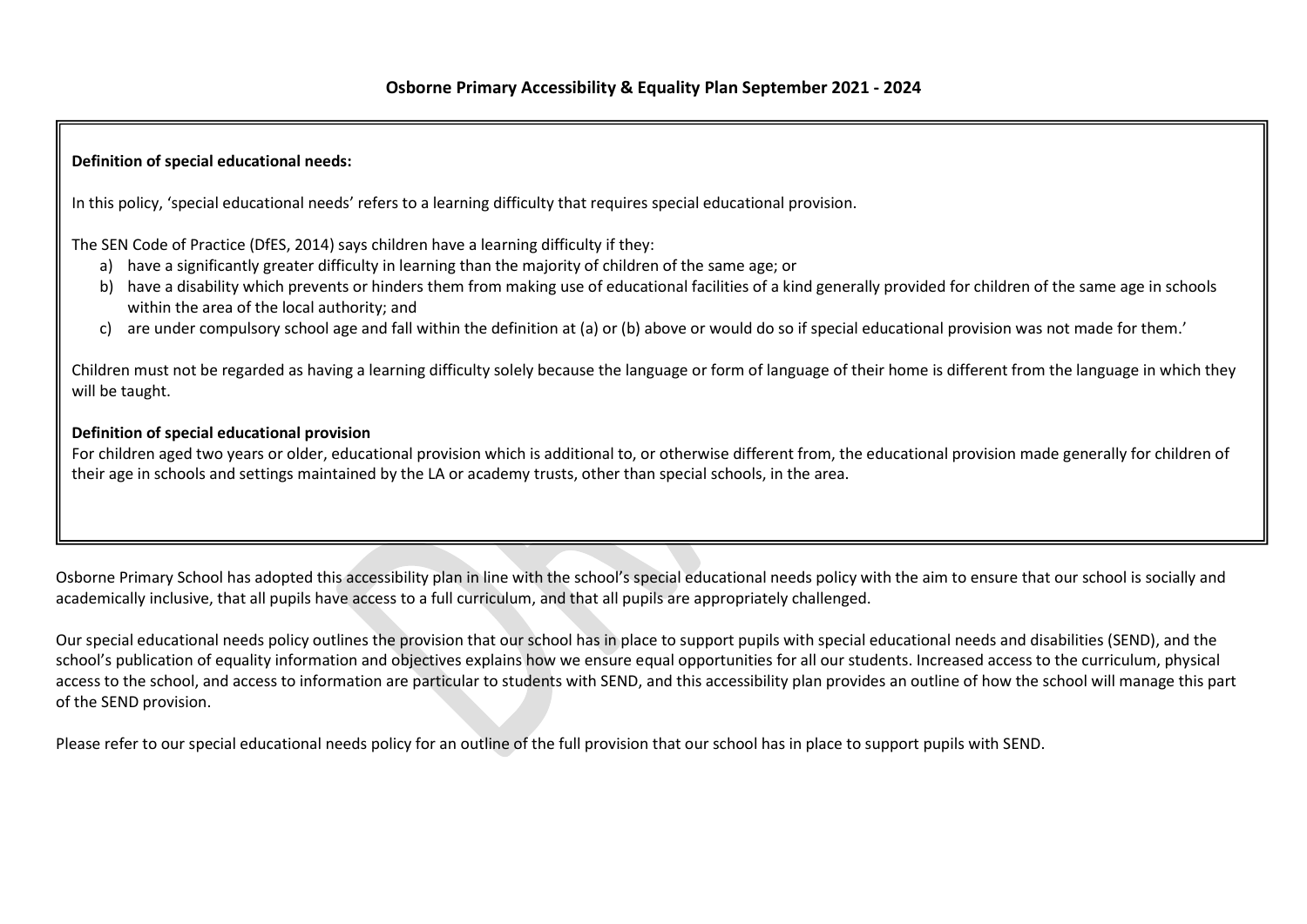#### Success criteria

1. A) Improved access to the external physical environment of the school, adding specialist facilities as necessary.

B) Improvements to the internal physical environment of the school and use of physical aids to access education.

- 2. Increased access to the curriculum for students with special educational needs or a disability (SEND), tailoring the curriculum as necessary via quality first teaching, to ensure that all students with additional needs are as equally prepared for life as able-bodied students. This covers teaching and learning and access to and inclusion within the wider curriculum of the school such as participation in after-school clubs, leisure and cultural activities or school visits. It also covers the provision of specialist aids and equipment, which may assist these students with access.
- 3. Improved delivery of written information to students, staff, parents and visitors. For example, use of visuals, dual language, simplified handouts, adapted timetables, textbooks and information about the school.

Osborne Primary School meets the needs of staff and students who have special educational needs, or who are disabled (Equality Act 2010).

## Increased access to the curriculum for students with special educational needs or a disability (SEND), tailoring the curriculum as necessary via quality first teaching to ensure that all students with additional needs are as equally, prepared for life as able-bodied students.

| <b>Target</b>                        | <b>Strategy</b>                                                   | <b>Responsibility</b> | <b>Time Frame</b> | <b>Monitoring and Evaluation</b> |
|--------------------------------------|-------------------------------------------------------------------|-----------------------|-------------------|----------------------------------|
| Whole school / phase                 | CPD termly calendar identifies whole school,<br>$\bullet$         | SENDCo/               | Half termly       |                                  |
| training is planned in               | phase, group or individual training to address                    | Teaching and          |                   |                                  |
| advance to support the               | needs for SEND children                                           | Learning Lead         |                   |                                  |
| needs of students with               | Developing Locality Provision projects:                           | Head                  |                   |                                  |
| SEND.                                | Improve staff and parental understanding and                      | SENDCO/               | From March        |                                  |
| Share 'good practice                 | knowledge of ADHD and supportive strategies                       | Pastoral Manager      | 22                |                                  |
| strategies' for a range of $\vert$ . | Termly meetings of Erdington Speech and                           | SENDCO                | From              |                                  |
| disabilities and                     | Language Champions                                                |                       | Summer 22         |                                  |
| incorporate these into               | Termly meetings of Erdington SEMH Champions<br>$\bullet$          | SENDCO                | March 22          |                                  |
| CPD for SEND training:               | Termly Erdington SENDCo Network meetings                          | SENDCo                | Ongoing           |                                  |
| whole school / phases.               | Monthly meetings with experienced ATLP SENDCo<br>$\bullet$        | SENDCo                |                   |                                  |
|                                      | Ensure the curriculum fully reflects all aspects of               | PHSE Lead x2          | Autumn 22 -       |                                  |
|                                      | the equality agenda via achieving Rights                          |                       | silver            |                                  |
|                                      | <b>Respecting Silver and Gold Awards</b>                          |                       | Autumn 23 -       |                                  |
|                                      |                                                                   |                       | gold              |                                  |
| Quality assurance and                | On line, easily accessible Provision Mapping for all<br>$\bullet$ | SENDCO / class        | From Jan 22       |                                  |
| assessment cycles                    | teaching, learning and Inclusion staff                            | teachers              |                   |                                  |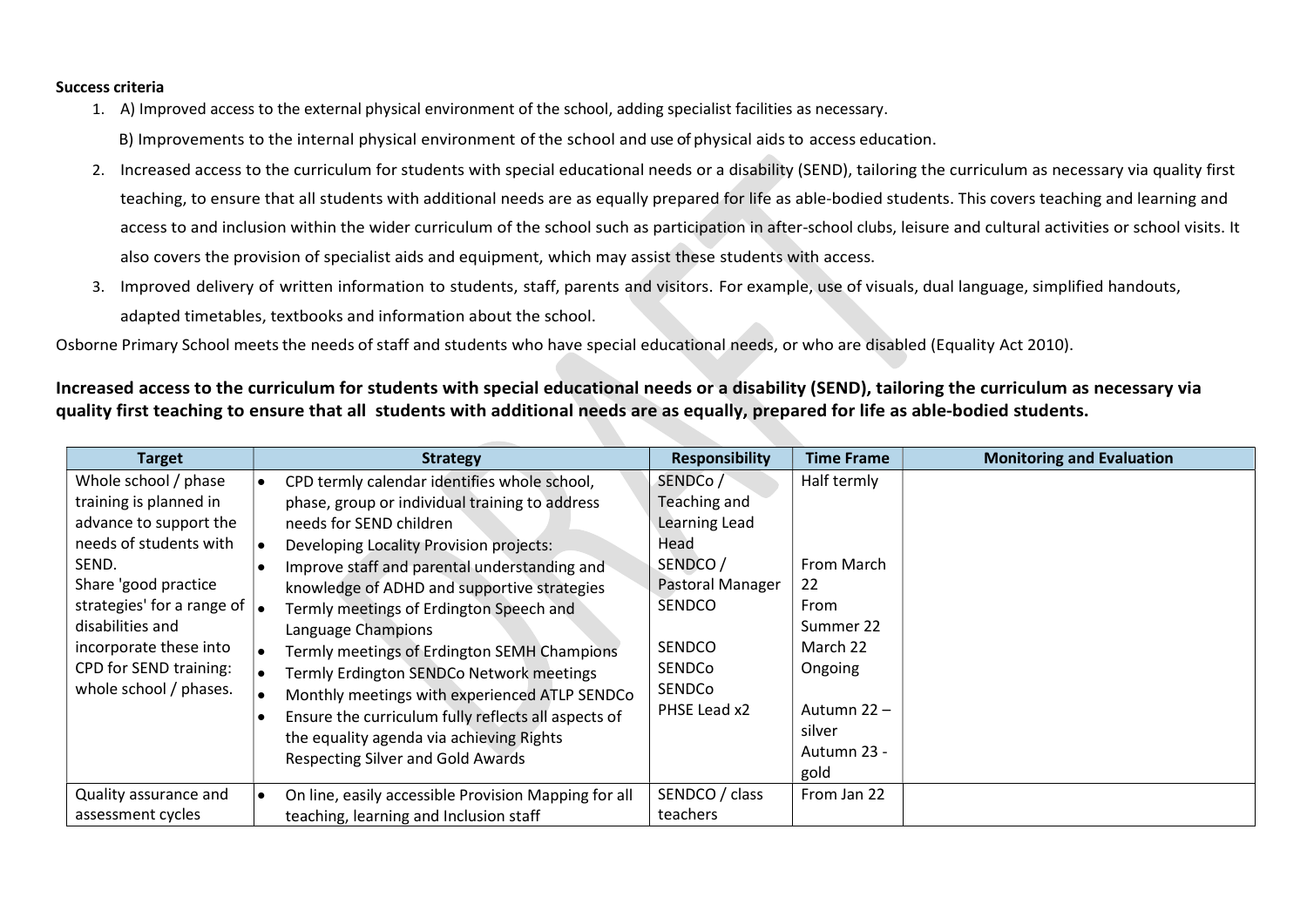| prioritise students with<br>SEND, which directs<br>further curriculum<br>adaptation, support and<br>intervention for staff<br>and students alike. This<br>may include the use of<br>diagnostic assessments,<br>or external professional<br>advice. | $\bullet$<br>Developing Locality Provision projects:<br>Well Comm in all year groups to improve language<br>$\bullet$<br>acquisition and understanding<br>Motional to identify individual, diagnostic<br>l e<br>resources improving self-awareness and<br>confidence<br>Accredited training for SENDCo enabling many<br>diagnostic tests to be administered by school, so<br>Educational Psychology hours can be used more<br>effectively to target specific children | Head<br>SENDCO<br><b>Inclusion Lead</b><br>Head | From Dec 21<br>From<br>Autumn 2<br>Summer 22 |                                                                                                                                              |
|----------------------------------------------------------------------------------------------------------------------------------------------------------------------------------------------------------------------------------------------------|-----------------------------------------------------------------------------------------------------------------------------------------------------------------------------------------------------------------------------------------------------------------------------------------------------------------------------------------------------------------------------------------------------------------------------------------------------------------------|-------------------------------------------------|----------------------------------------------|----------------------------------------------------------------------------------------------------------------------------------------------|
| Take steps to<br>personalise needs,<br>even if this requires<br>more favourable                                                                                                                                                                    | Pre tutoring sessions for SEND children in core<br>$\bullet$<br>and foundation subjects<br>making sure that individual or group tuition is<br>$\bullet$<br>available where it is felt that pupils would benefit                                                                                                                                                                                                                                                       | <b>Assistant Heads</b><br>SENDCo                | Ongoing<br>Ongoing                           |                                                                                                                                              |
| treatment such as: use<br>of specialist equipment,<br>individual behavioural<br>systems, time out cards,                                                                                                                                           | from this provision<br>setting appropriate individual targets that<br>$\bullet$<br>motivate pupils to do their best, and celebrating<br>achievements at all levels                                                                                                                                                                                                                                                                                                    | Teachers                                        | Ongoing                                      |                                                                                                                                              |
| early lunch or exit<br>passes, Similarly, staff<br>with asthma may be                                                                                                                                                                              | AfA structured conversations twice a year,<br>$\bullet$<br>enabling staff time to listen to pupils' and parents'<br>views                                                                                                                                                                                                                                                                                                                                             | <b>SENDCo</b>                                   | Ongoing                                      |                                                                                                                                              |
| excused of some<br>duties, in weather<br>likely to exacerbate<br>their condition.                                                                                                                                                                  | Use of adapted resources for children with<br>$\bullet$<br>physical difficulties eg Clicker, fine motor skills<br>group or communication difficulties eg coloured                                                                                                                                                                                                                                                                                                     | SENDCo / class<br>teachers                      | Ongoing                                      |                                                                                                                                              |
|                                                                                                                                                                                                                                                    | overlays, visual timetables<br>Review of behavior policy to review and update<br>$\bullet$<br>behavioural target sheet. Share with parents.                                                                                                                                                                                                                                                                                                                           | SENDCo                                          | Spring 1                                     |                                                                                                                                              |
| Ensure there are extra-<br>curricular clubs that<br>are attended and are                                                                                                                                                                           | Extra-curricular clubs are open to all children, with<br>$\bullet$<br>additional support relating to needs, where<br>necessary                                                                                                                                                                                                                                                                                                                                        | Head / SENDCo                                   | From<br>January 22                           | Percentage of SEND children attending clubs<br>during the Spring term: 40% in boxing; 47% in<br>Scootability; 10% in construction and 29% in |
| accessible for all<br>students with SEND.                                                                                                                                                                                                          | Children consulted on clubs selected<br>$\bullet$                                                                                                                                                                                                                                                                                                                                                                                                                     | Head                                            | From<br>January 22                           | Arts & Crafts. 27% of children ate Osborne are<br>identified as SEND.                                                                        |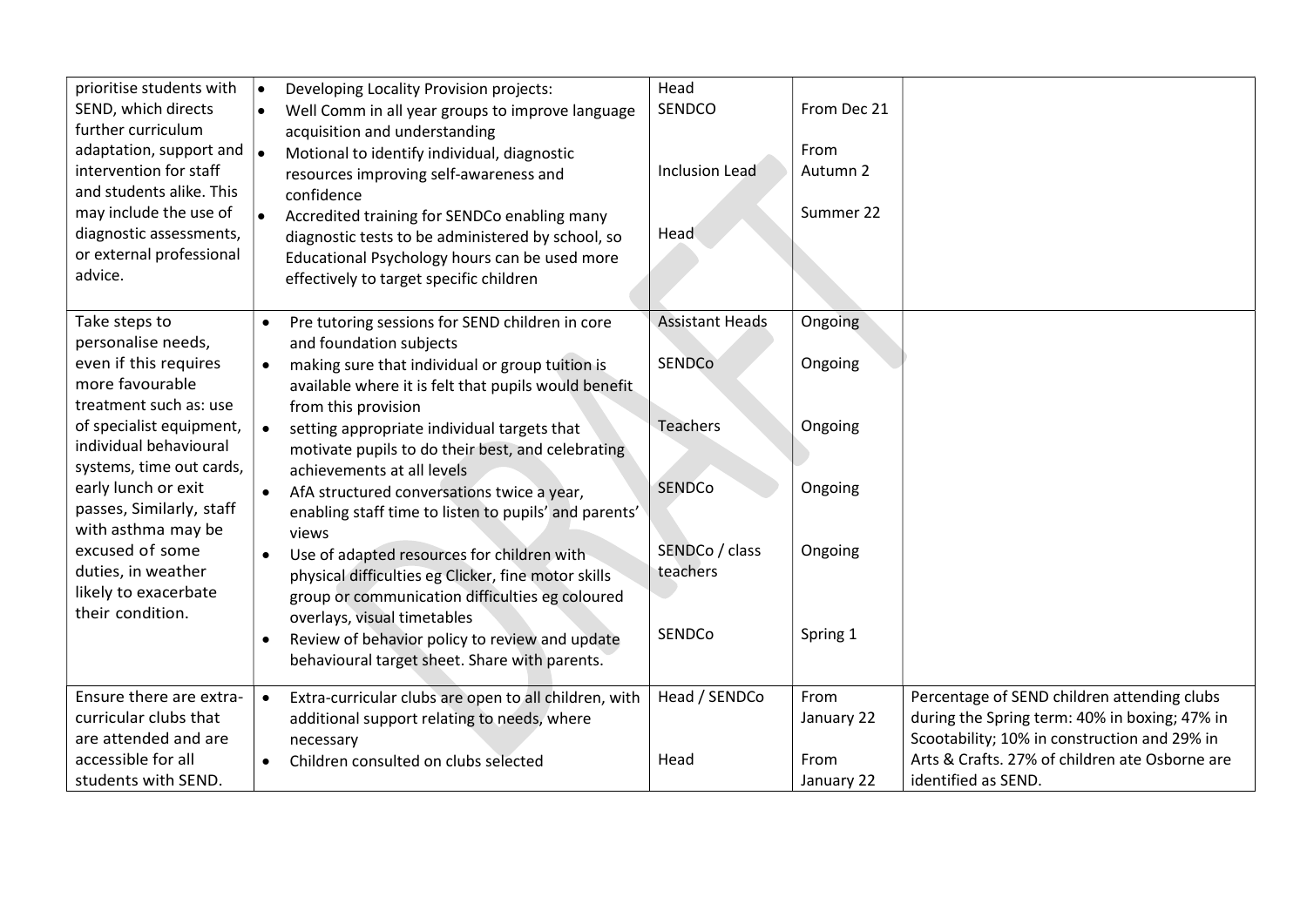| Preparation for formal<br>access arrangements<br>for examinations:<br>reasonable<br>adjustments are<br>implemented as part<br>of classroom practice<br>for all testing. | Readers or scribes are deployed, where<br>appropriate, to meet children's needs during<br>school or statutory assessments.                                                                                                                                                                                                     | <b>Assistant Heads</b>      | Ongoing        |
|-------------------------------------------------------------------------------------------------------------------------------------------------------------------------|--------------------------------------------------------------------------------------------------------------------------------------------------------------------------------------------------------------------------------------------------------------------------------------------------------------------------------|-----------------------------|----------------|
| Appropriate<br>curriculum pathways<br>are available for<br>students with<br>disabilities and subject<br>leaders make<br>adaptations to core<br>programs of study.       | Pre tutoring sessions for SEND children in core<br>$\bullet$<br>and foundation subjects                                                                                                                                                                                                                                        | SENDCo &<br>Curriculum Lead | Ongoing        |
| A purpose built multi<br>games area on the<br>playground adjacent to<br>Y1 classrooms                                                                                   | Easy use and access during PE lessons, break times<br>and after school clubs for physical exercise, plus to<br>improve engagement in physical activities during<br>the school day and school holidays. allowing zoning<br>Main playground can be zoned for quieter activities<br>(addressing sensory needs) and use of library | Head                        | Summer<br>2022 |

# Improved access to the physical environment of the school, adding specialist facilities as necessary and physical aids to access education.

| <b>Target</b>                                                                                                            | <b>Strategy</b>                                                                                                                                              | <b>Responsibility</b>                                        | <b>Time Frame</b>  | <b>Monitoring and evaluation</b> |
|--------------------------------------------------------------------------------------------------------------------------|--------------------------------------------------------------------------------------------------------------------------------------------------------------|--------------------------------------------------------------|--------------------|----------------------------------|
| Ensure the physical area<br>. .<br>is inspected, so it is clear<br>for all to navigate around  .<br>the building safely. | At least twice daily walk rounds of both inside and<br>outside areas.<br>Resources are stored neatly and without causing an<br>obstruction in the classrooms | Site Manager<br>Class teachers and<br>Teaching<br>Assistants | Ongoing<br>Ongoing |                                  |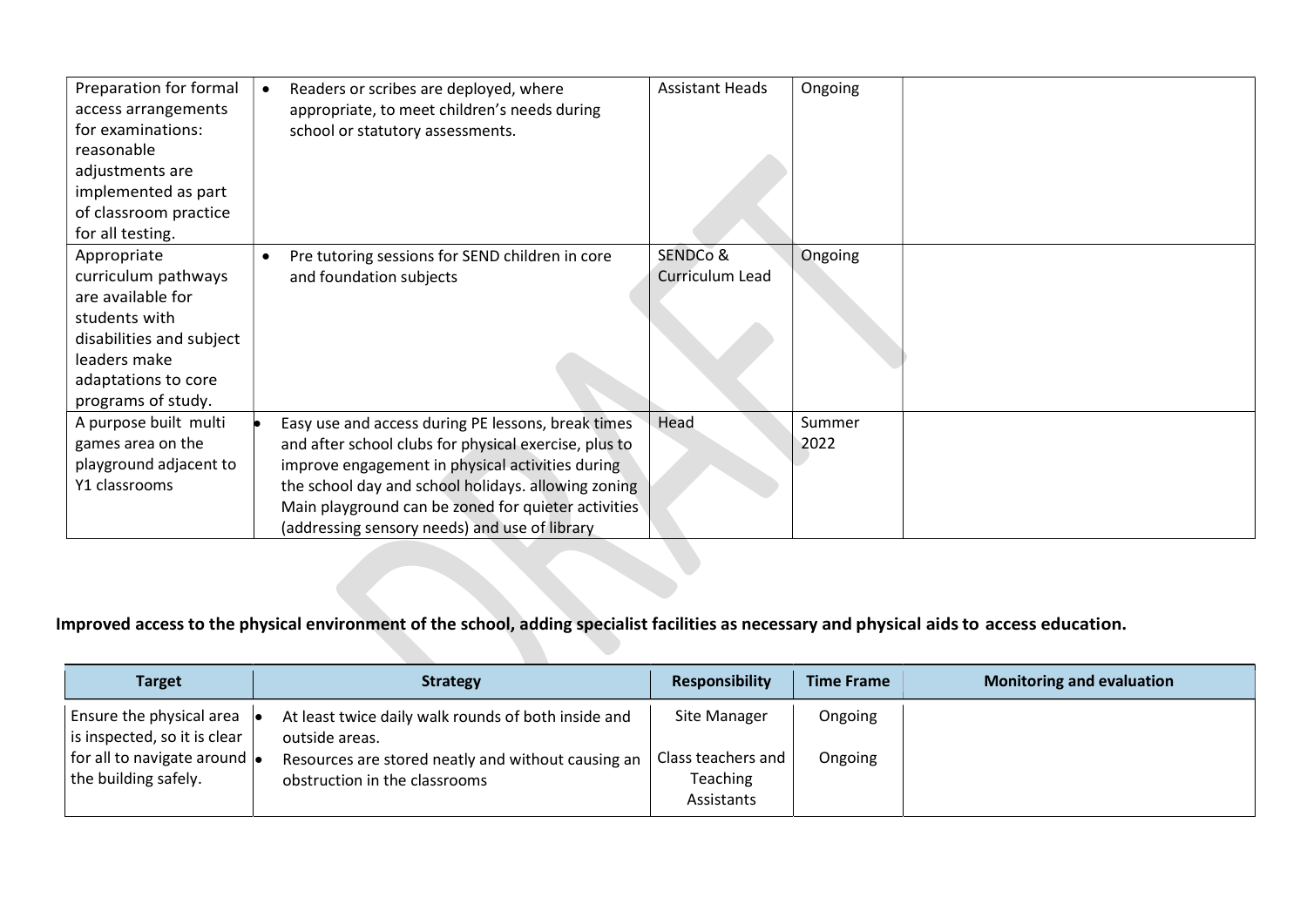| Ensure that staff with<br>disclosed disabilities can<br>discuss potential<br>reasonable adjustments<br>through appropriate<br>channels.                                                                                                                                                                          | Initially discuss with line manager. Line manger to<br>le.<br>consult HR rep who will identify any appropriate<br>adjustments.<br>Individually fitted staff chairs purchased<br>le.                                                                                 | Line manager<br>ATLP HR rep<br>HR, Head             | Ongoing<br>April 21<br>October 21 |  |
|------------------------------------------------------------------------------------------------------------------------------------------------------------------------------------------------------------------------------------------------------------------------------------------------------------------|---------------------------------------------------------------------------------------------------------------------------------------------------------------------------------------------------------------------------------------------------------------------|-----------------------------------------------------|-----------------------------------|--|
| Ensure that there is an<br>appropriate number of<br>Evac chairs positioned in $\vert \bullet \vert$<br>school (near the stairs)<br>to support fire<br>evacuation of disabled<br>students.<br>A team of staff is trained<br>for EVAC procedures and<br>for emergencies that<br>require reasonable<br>adjustments. | Risk assessments undertaken for individual pupils<br>$\bullet$<br>or adults, as required and an Evac Plan in place.<br>All Senior Leaders and office staff fire marshalled<br>trained<br>Evac chair purchased, when required, ad staff are<br>$\bullet$<br>trained. | Pupils - Head /<br><b>SENDCo</b><br>Adults - HR rep | Ongoing<br>Summer 22              |  |
| Classrooms and common  .<br>areas in school, such as                                                                                                                                                                                                                                                             | Echo boards deployed in all classrooms,<br>intervention rooms (in the annexe) and the hall.                                                                                                                                                                         | Head                                                | Completed                         |  |
| toilets, library and hall<br>are organised to<br>promote the                                                                                                                                                                                                                                                     | Three new screens are fitted in the hall to ensure<br>le.<br>everyone can access the information being shown.                                                                                                                                                       | Head, Site<br>Manger, IT, Ops &<br>Estates          | February 22                       |  |
| participation and<br>independence of all                                                                                                                                                                                                                                                                         | Ear defenders are provided to those children with<br>$\bullet$<br>sensory needs, if required.                                                                                                                                                                       | SENDCo / teacher                                    | Ongoing                           |  |
| students and<br>consideration is given to<br>acoustics, space,<br>ventilation, lighting,<br>temperature and gender.                                                                                                                                                                                              | Children wear PE kit to school on the day of their PE<br>sessions. This ensures less embarrassment for<br>children with body confidence issues, more PE time<br>rather than changing time and no requirement for<br>gender changing areas when children are older.  | Head                                                | September<br>2021                 |  |
| Improve lift key<br>accessibility and staff<br>training - new keys to                                                                                                                                                                                                                                            | School to purchase 3 more keys - as only 2 rooms<br>$\bullet$<br>are upstairs                                                                                                                                                                                       | Site manager                                        | April 22                          |  |